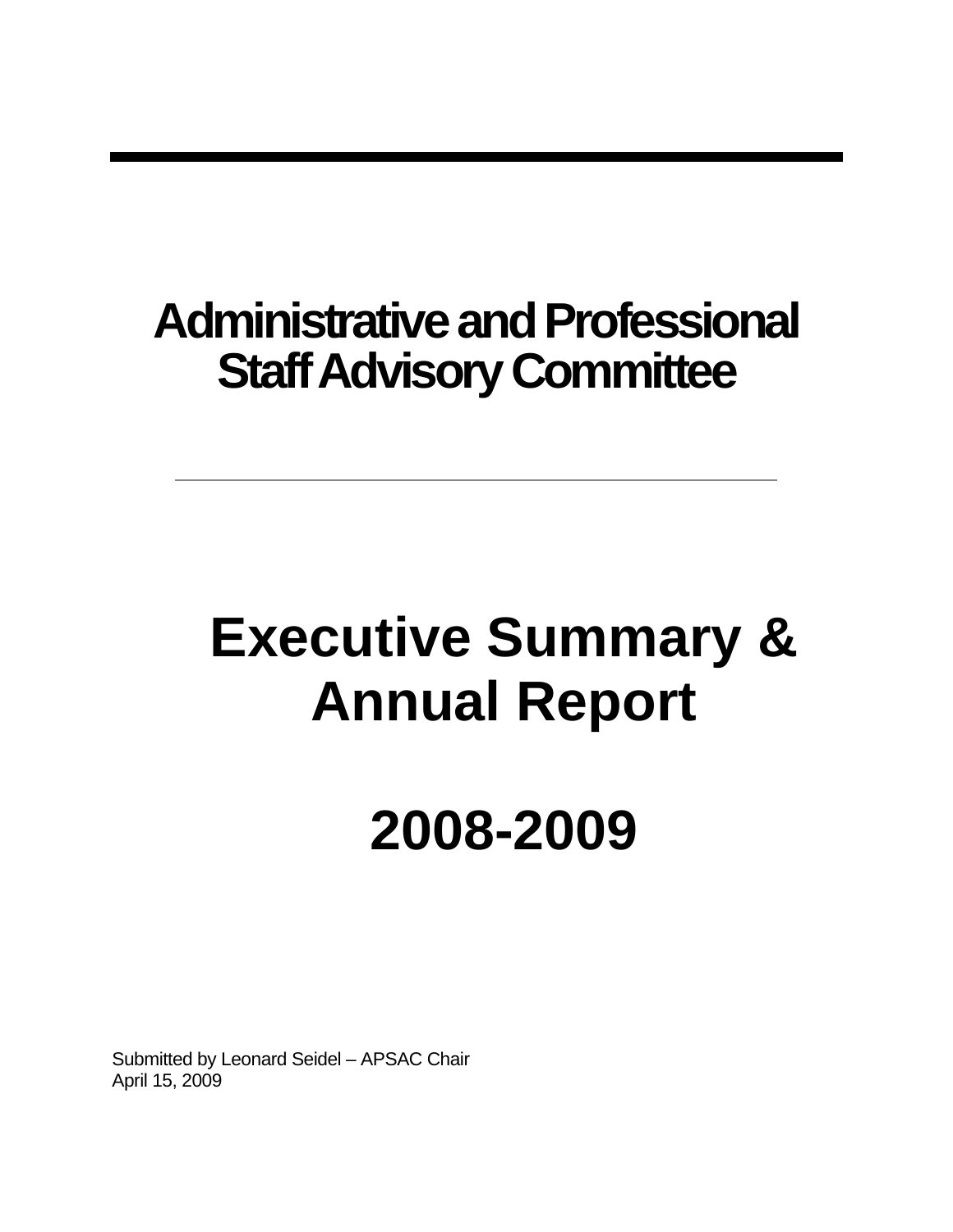### **Contents**

| Communication Subcommittee - submitted by Cherry Delaney, Subcommittee Chair  9   |  |
|-----------------------------------------------------------------------------------|--|
| Compensation & Benefits - submitted by Tim Riley, Subcommittee Chair  10          |  |
| Professional Development - submitted by David Tate, Subcommittee Chair  10        |  |
| Membership and Staff Relations - submitted by Kevin Maurer, Subcommittee Chair 12 |  |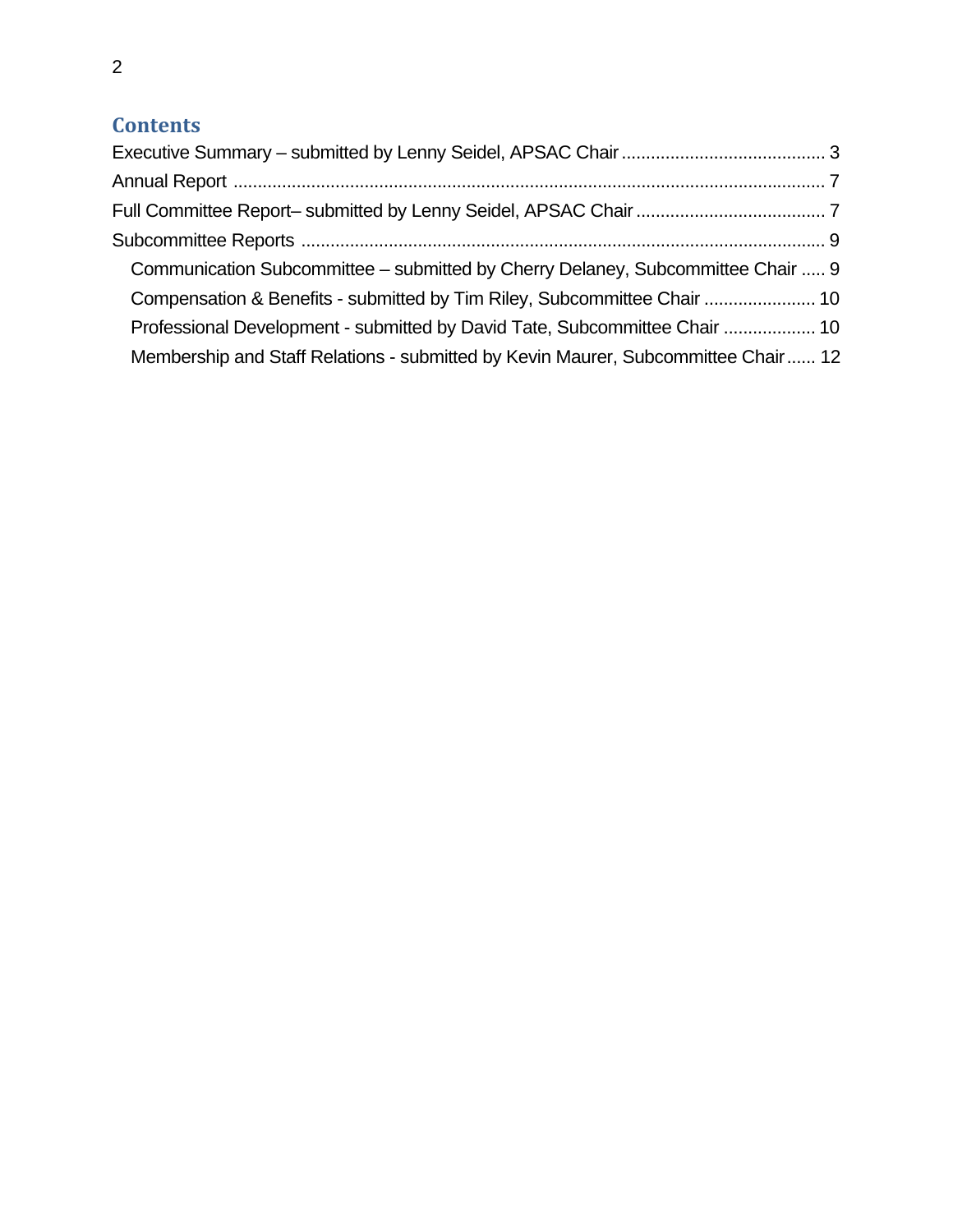### <span id="page-2-0"></span>**Executive Summary – submitted by Lenny Seidel, APSAC Chair**

In May of 2008, APSAC began its twentieth year as an advisory body. We dedicated this important anniversary to fulfilling one of our primary missions; promoting programs to enhance and encourage the professional development of administrative and professional staff. Following a very vigorous and productive year, during which APSAC saw many of its members actively contributing to Purdue's next Strategic Plan, my main objective and APSAC's primary focus was to make sure 2008/2009 would not be viewed or taken as an "off" year. Our main objective was to keep the momentum going, capitalize on our increased visibility, refine and better define our priorities, forge new partnerships with CSSAC and the University Senate to help us achieve common objectives and maintain our constructive advisory relationship with the university's administration. To those ends, we were able to make important strides toward a promising future.

The following were highlights of the past year:

- 1. APSAC Chair, Lenny Seidel was invited to speak at Purdue's first ever Presidential Inauguration in May 2008; representing Administrative, Professional, Clerical and Service Staff.
- 2. In June 2008, APSAC and CSSAC sent a joint letter to President Còrdova, reacting to information we had received that the Healthy Purdue incentives and, even, the Healthy Purdue Program itself were in jeopardy of being scrapped. In July, Dr. Còrdova invited the APSAC and CSSAC leadership to a breakfast at Westwood where she stated there would be a meeting on this subject within the month. She indicated preference that we take a more personal and direct approach when communicating with her and her staff in the future. We assured her that we would make every effort to comply with her request and that we were simply following the preference of the previous administration.
- 3. President Còrdova convened a meeting to discuss the viability of the Healthy Purdue Program and its future. It was our position that, three years into the program, we were just beginning to see progress and that the university should not only keep the program, but also keep the incentives in place. Dr. David Miller submitted data refuting claims that Healthy Purdue was accomplishing its intended goals. Following the meeting, the administration decided to make changes to the program for 2009; not to continue to financially reward those who simply completed their initial wellness screening preferring, instead, to provide financial rewards only for the successful completion of the approved wellness programs.
- 4. Selected APSAC and CSSAC representatives met with John Beelke and Pat Russell of Human Resource Services to review and provide input on the proposed Parental Leave Policy. The Board of Trustees approved this policy in September 2008, with most of our recommendations included in the final draft. Our active involvement with the Parental Leave Policy proved to be advantageous for several important reasons:
	- a. We wanted to be sure that our respective constituencies, not just faculty, would also be the beneficiaries of any new Parental Leave Policy
	- b. We wanted to illustrate that positive outcomes can be derived from working together on objectives common to all groups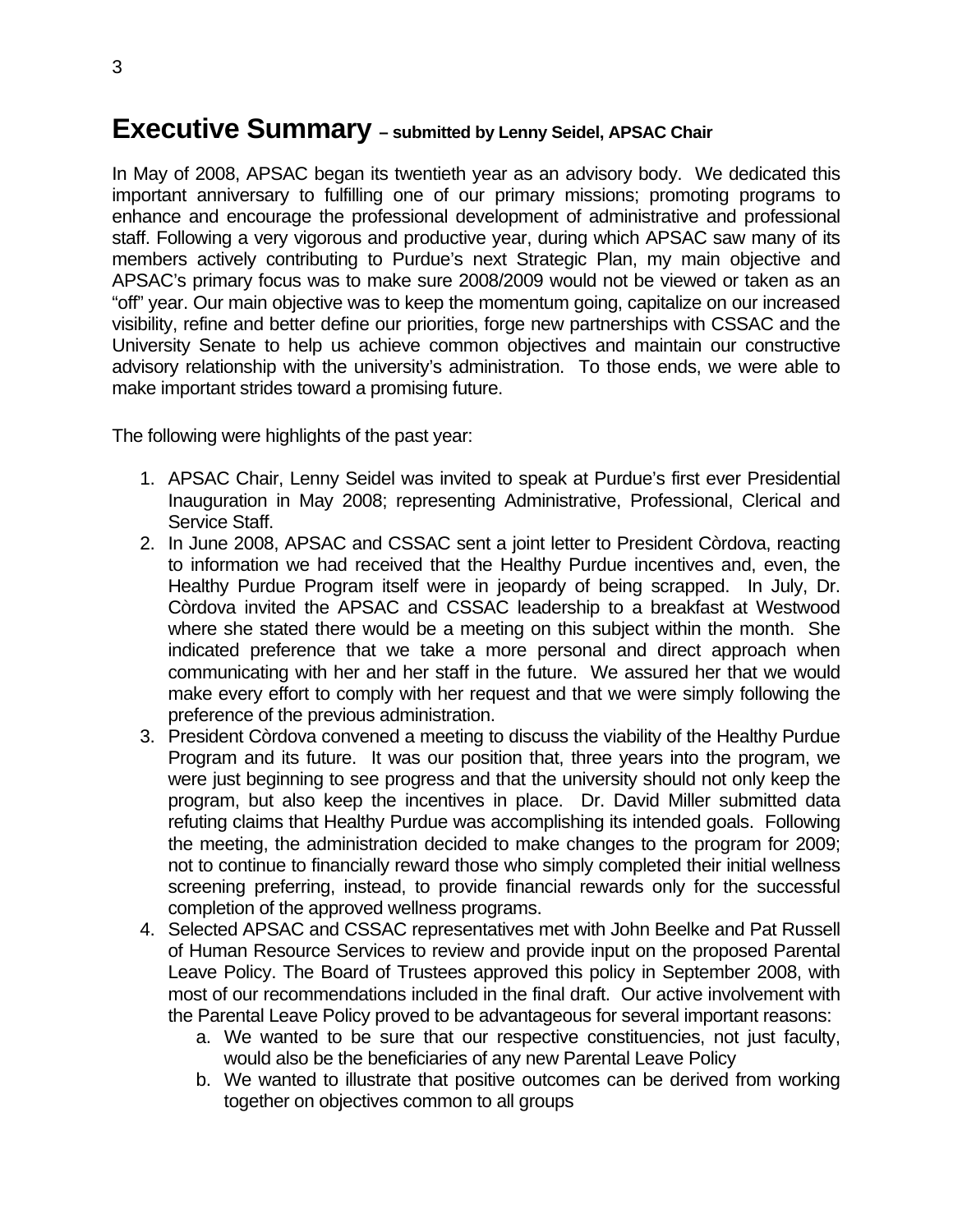- c. This was a forerunner to subsequent joint meetings between APSAC and CSSAC memberships
- d. Our support of a University Senate initiative could possibly help our efforts to gain an additional, non-voting, non-alternating APSAC/CSSAC Senate seat.
- 5. Charged with reviewing and revising APSAC's Policies and Procedures every 3 to 5 years, the Chair asked the Executive Committee to complete this time-consuming project with a deadline of March 2009. The Policies and Procedures were officially revised and approved on schedule by a unanimous vote of the full membership at the March 11, 2009 meeting.
- 6. To celebrate APSAC's 20<sup>th</sup> Anniversary, the Professional Development Subcommittee was charged with creating a theme and related events that would incorporate the  $20<sup>th</sup>$  Anniversary celebration with the annual, APSAC-sponsored, *Hadley Lecture Series* in October. As a result of having served on the *Quality of Life in the Workplace* strategic planning tiger team and tying-in the findings of that workgroup with one of APSAC's missions, APSAC Chair, Lenny Seidel, recommended that the focus of all events associated with our 20<sup>th</sup> anniversary be on professional development. It was decided that "Be Your Own Best Champion" would be the theme of the Hadley Lecture and the  $20<sup>th</sup>$  Anniversary celebration. Mr. Ken Johnson, Chaplain of the NFL Champion Indianapolis Colts, was selected as the special Hadley speaker. Considering that this lecture was scheduled during fall break, the event was well attended and feedback was extremely positive. Some attendees mentioned that Mr. Johnson was very inspirational; motivating them to take charge, make improvements, and be champions of their own lives. The week following the Hadley Lecture, APSAC held a "Be Your Own Best Champion" Self-Improvement Fair in the PMU Ballrooms. There were approximately 500 attendees and 27 exhibitors. APSAC hosted light refreshments to celebrate its anniversary. The Membership and Staff Relations Subcommittee used the fair to recruit new members. The Compensation and Benefits Subcommittee handed out a feedback survey on benefits and areas of staff interest. The event was well promoted and feedback indicated a strong desire to continue this program in the future. Exhibitors were able to recruit for their programs. Attendees were impressed with the number and diversity of self-improvement programs offered at Purdue, which, prior to the fair, they had not known about. The Office of the Executive Vice President and Treasurer and the Vice President for Business Services assisted with greatly appreciated funding for both of these outstanding and well-received events.
- 7. The October meeting was an historic one. It was the first ever joint session of the full memberships of both APSAC and CSSAC. It was, primarily, a brainstorming session of common priorities and strategies. There was agreement to hold a minimum of one such joint session of both committees each year and to convene whenever necessary to further the common interests of both constituencies. Also there was consensus as to the formation of a smaller, more manageable Joint Leadership Committee which would convene whenever warranted to expedite joint initiatives. The Joint Leadership Committee held its first meeting later in the year to further refine priorities.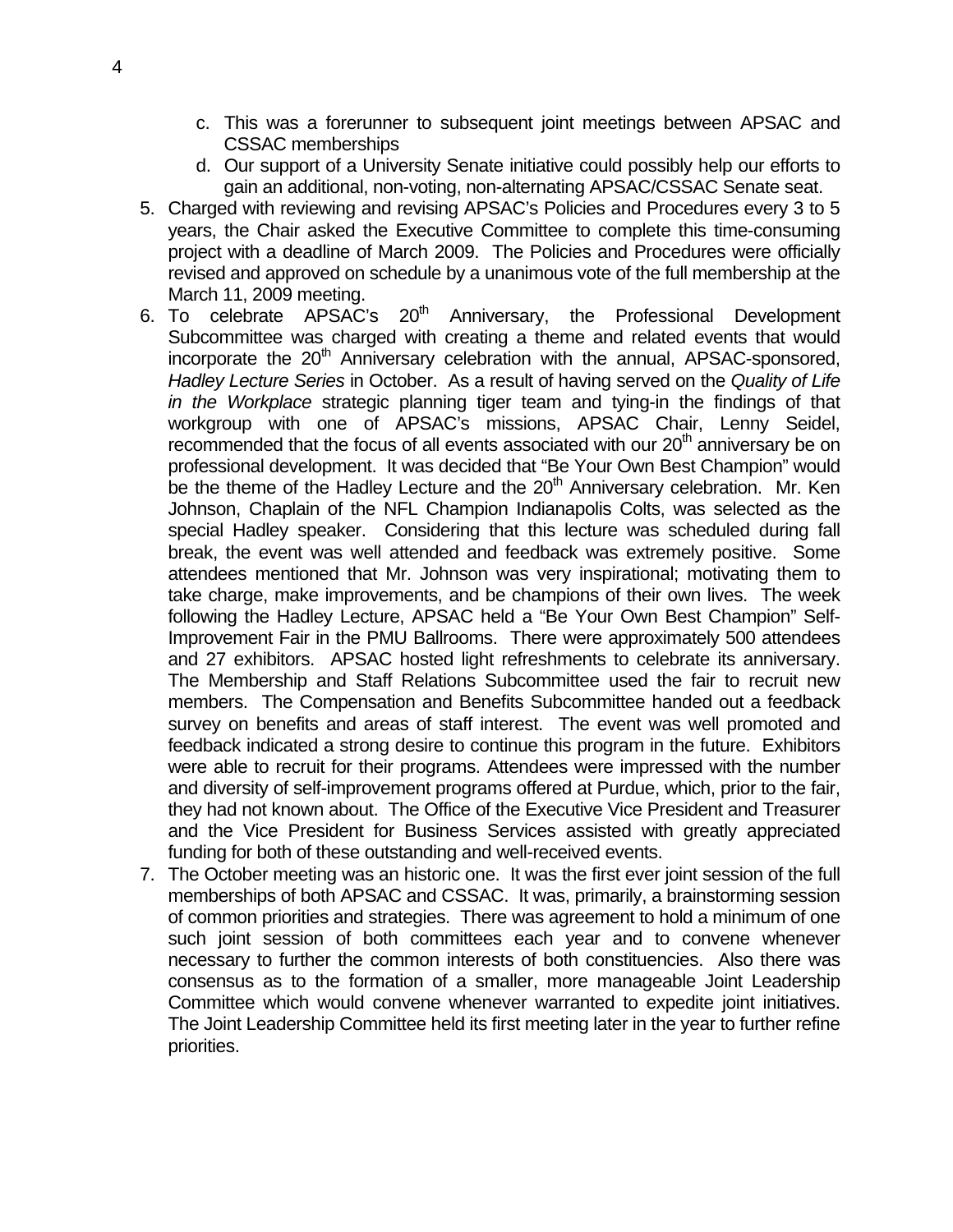- 8. APSAC was invited to participate on several search committees to recommend individuals to fill vacancies for such top administrative positions as Executive Vice President and Treasurer and the newly created post of Vice President for Diversity.
- 9. After a two-year hiatus, we resurrected our active involvement with CIC-APSC (CIC Association of Professional Staff Councils). During normal operations, this committee, made up of representatives from the Big Ten Universities and the University of Chicago, would share common concerns, compare the status of A/P staff on the various campuses, hold quarterly teleconference calls and attend the annual conference in Chicago each October. Due to the pulling out of one university and the general absence of leadership, this committee's activity came to a halt. Purdue failed to host last year's Chicago gathering and it was our goal that Purdue take the lead to bring this valuable benchmarking, networking and data-sharing committee back to life. It is with great satisfaction to report that APSAC formed an Ad Hoc Committee and, in February, we revived our teleconference meeting. All agreed to meet in Chicago this coming October with shared hosting between Purdue and Ohio State Universities.
- 10. Thanks to the efforts of former APSAC Chair and Member Emeritus, Mike Budzik, efforts to improve internal communication and archival documentation took a positive and progressive leap forward. APSAC members can now share information, subcommittee work, meeting minutes and important committee documents utilizing SharePoint. It has proved to be an extremely effective communication tool.
- 11. Each July, for our regular full membership meeting, we typically visit one of Purdue's three regional campuses. This occurs on a rotating schedule so that each regional campus would only have to host once every 3 years. This year, due to a change in administration, the Fort Wayne Campus was unable to host. Rather than break the rotation cycle, we came up with a creative and very worthwhile alternative as we toured the Purdue University's Clinton County Extension Office in Frankfort, Indiana. We witnessed the array of programs and activities benefiting the local community and learned of the challenges faced by a large Latino residency and existing racial tension. We toured the site of the Clinton County Fairgrounds and dined at a popular local Mexican restaurant.
- 12. Dr. Còrdova convened a meeting of interested parties to discuss the Golden Taps memorial ceremony, held twice each year for Purdue students who have passed away while attending college. The president felt that the ceremony was too short, not substantial enough and suggested that it be changed to an annual event and include the entire Purdue family. However, it was generally felt by all attending that the student ceremony should remain as it has been traditionally; separate and distinct. At that point, I had mentioned that APSAC had been exploring the possibility of a permanent site for a staff memorial, had not been making progress, and wondered if the president would be supportive of our efforts. Faculty representatives also felt that they would prefer having their own memorial annually. The president agreed to support our efforts and it was decided that our ceremony would include APSAC, CSSAC and PURA during the week following Gala Week in April. An Ad Hoc committee was then created to pursue a permanent memorial site for these organizations. The hard work of Kristie Bishop and the Ad Hoc committee paid off. The first ever memorial service for A/P and C/S staff will take place on April 22, 2009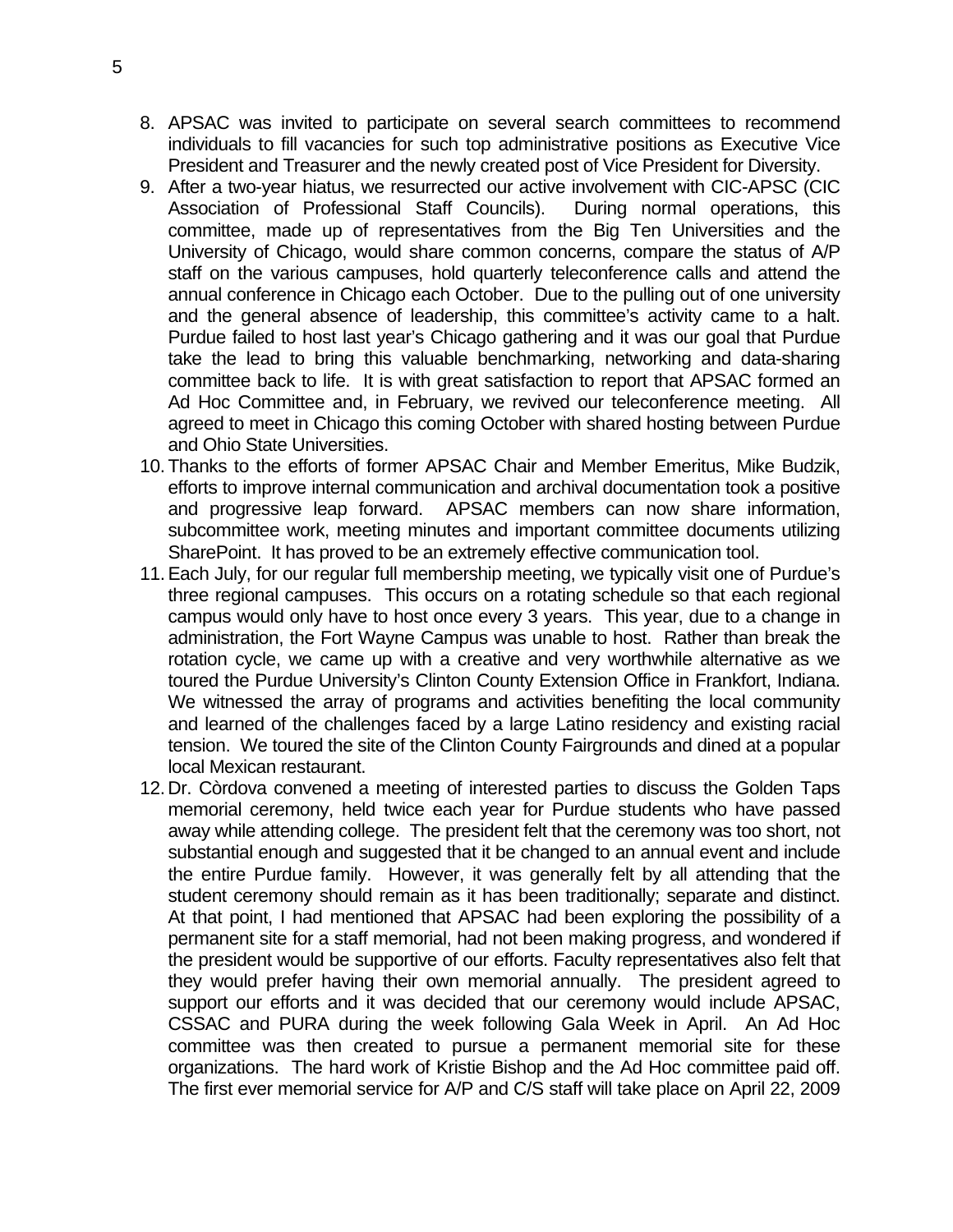on the steps of Hovde. PURA decided not to participate this year. Approximately 26 people will be remembered this year.

- 13. Due to difficulties with the new One Purdue system, attempts to obtain an accurate means of updating and maintaining e-mail distribution lists by constituency area were unsuccessful.
- 14. Attempts to update the APSAC logo met with bureaucratic red tape, despite a newlyformed university marketing team. The Executive Committee deemed the proposed logos to be conceptually uninspiring and sent the work order back to the marketing department for a reworking.
- 15. At the request of the Director of Training for Human Resource Services, four APSAC members joined forces with four CSSAC members to participate on a university-wide Staff Training and Development Steering Committee. This task force may eventually become a separate APSAC subcommittee or may be incorporated into an existing subcommittee at a later date and as the scope of the project is further clarified.
- 16. Current and former APSAC members are serving on important focus groups reviewing our medical benefit and retirement plan options for the future.
- 17. Former CSSAC Chair, Gary Carter, ably represented both APSAC and CSSAC on the sole, shared, non-voting University Senate seat. At the April 2009 APSAC meeting, Mr. Carter announced that the University Senate will decide whether or not to create a second, non-voting seat; so that representation on the Senate would not have to alternate between APSAC and CSSAC every other year. A Senate subcommittee recommended approval and referred the matter to the full Senate for a vote prior to the summer recess.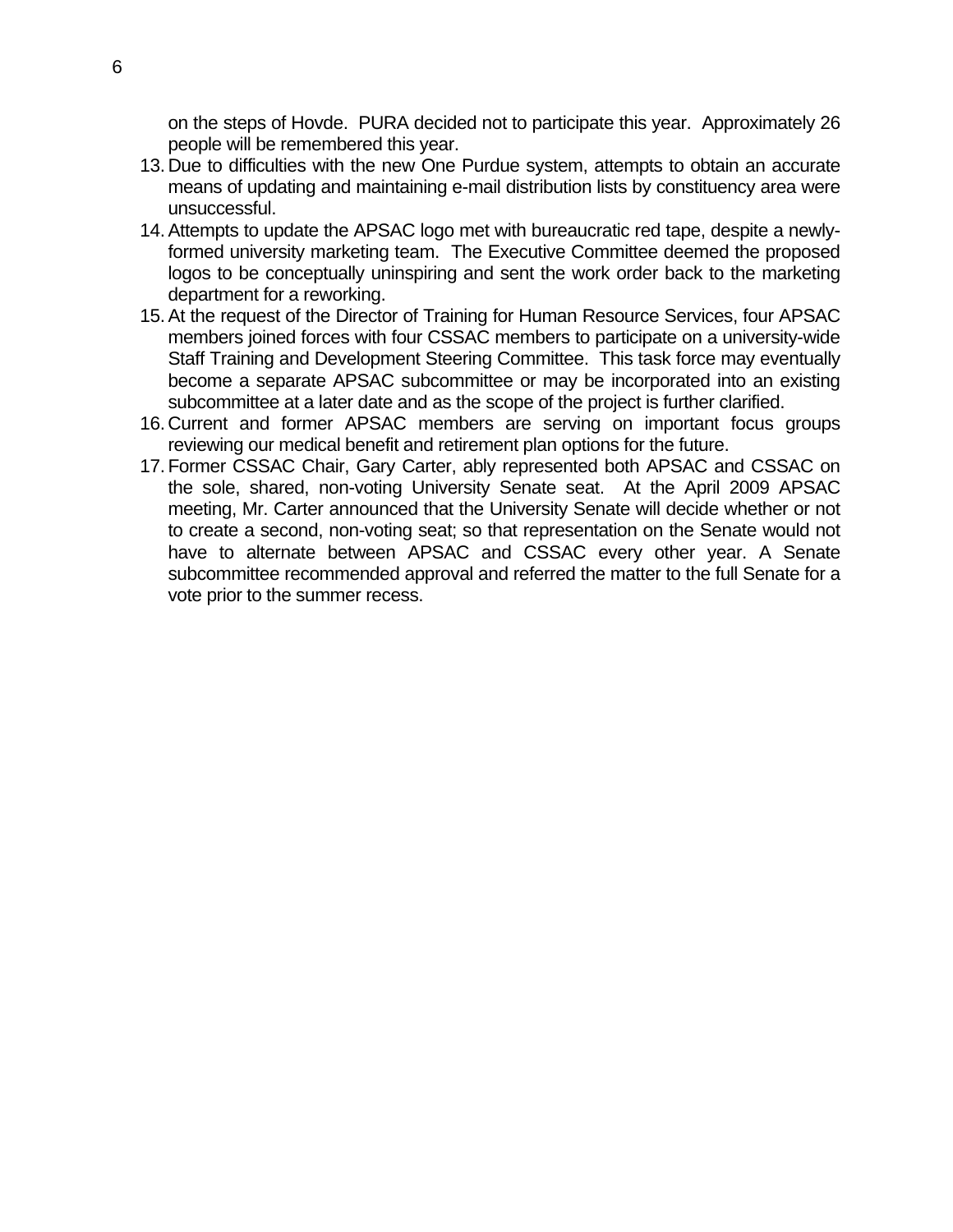# **Annual Report**

### <span id="page-6-0"></span>**Full Committee Report – submitted by Lenny Seidel, APSAC Chair**

The Administrative and Professional Staff Advisory Committee (APSAC), is the A/P staff member's link to the University administration. As such, APSAC's role is to provide advice and guidance to the University administration when they are forming University policy and to communicate important information from the administration to A/P staff members throughout the university. As an advisory committee, APSAC meets monthly to discuss and make recommendations on issues that are important to A/P staff. Much of the committee's work is completed through our Communications, Membership and Staff Relations, Compensation and Benefits and Professional Development subcommittees.

During our 2008-09 year, APSAC represented A/P staff on 16 key University Committees, 2 Ad Hoc Committees, 1 Special Task Force, 3 Focus Groups and 2 VP Search Committees.

APSAC's ongoing focus is to provide better service to A/P staff through increased communications, increased visibility, and proactive action on issues that are important to A/P staff and the University. Towards this end, we have:

- Updated the APSAC website (www.purdue.edu/apsac) monthly
- Continued sending our monthly informational updates via e-mail to respective constituencies and reviewed our marketing initiatives.
- Promoted and sponsored professional development and self-improvement programs and surveyed constituencies for feedback on their concerns.
- Welcomed newly hired A/P staff members through personalized welcome letters, letter openers, and contact information.
- Revived the CIC Association of Professional Staff Councils to increase communication with peer institutions and held the first teleconference meeting in over two years.
- Invited several guest speakers to present current issues on campus for APSAC consideration
	- o Jim Almond University Budget
	- o Teresa Wesner Life Insurance Benefit Changes
	- o Provost, Randy Woodson and Interim EVPT and VP for Business Services, Jim Almond – A/P Issues, Diversity Issues, Communication with the Administration.
	- o Mike Budzik SharePoint Demonstration
	- o Cheryl Laszynski Flexible Work Policy at Purdue
	- o Sharon Williams RIF Process
	- $\circ$  John Shipley Budget Briefings
	- o Dan Schuster Exploring Increased Retirement Plan Choice

Last year we lost four members, including our Vice Chair, before the completion of their terms. Although we had a successful recruiting campaign and managed to fill the open positions, the resignations continued during the current year. Of the five members who left APSAC this year, one did so because of job loss (Purdue Extension contract had not been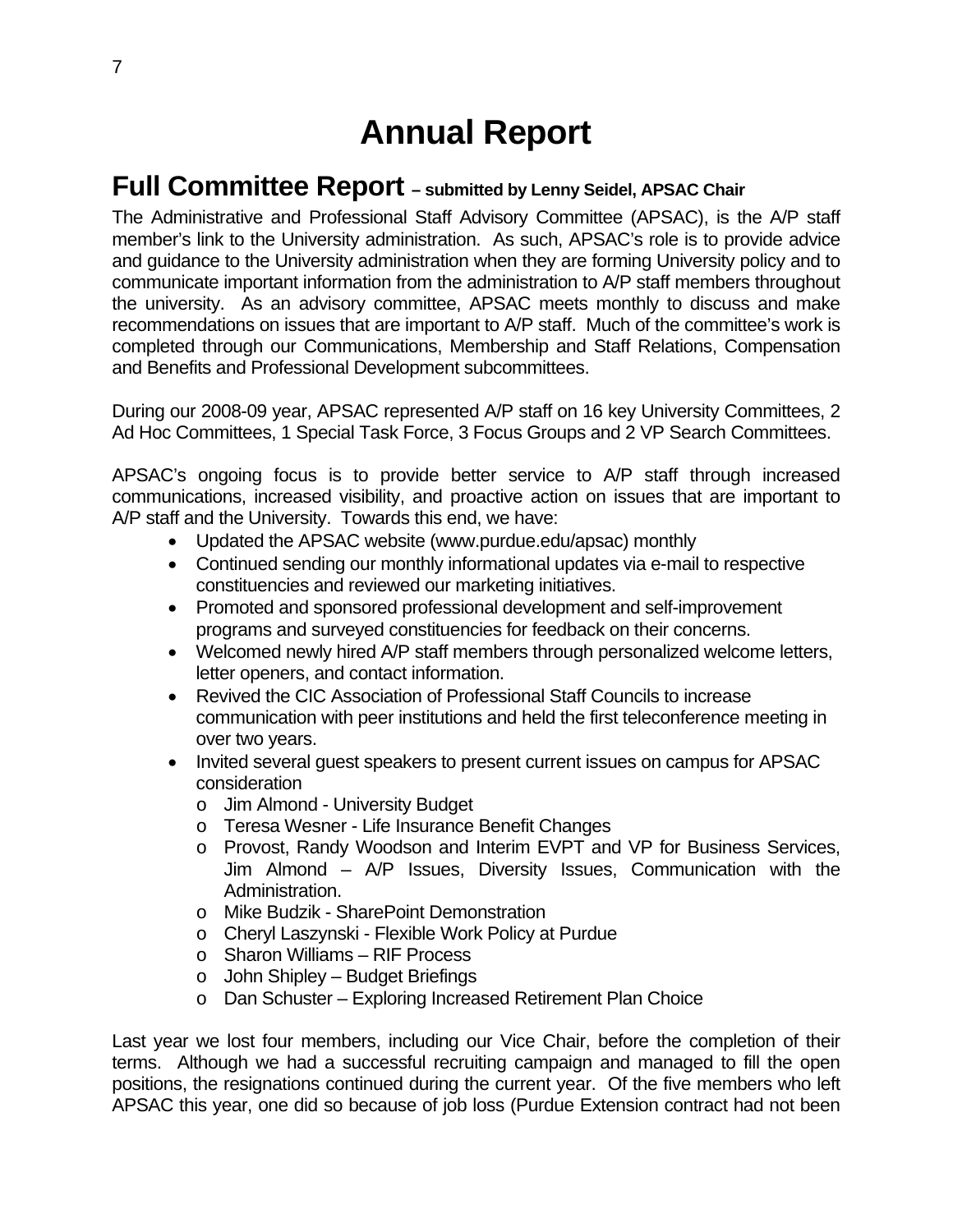renewed) , another did so because job responsibilities increased to a point where it became difficult to participate, one accepted a position outside Purdue and two others moved into faculty positions. To help preserve continuity and help mentor new members, APSAC had the assistance of Members Emeritus Kristie Bishop (2006-07 APSAC Chair), Mike Budzik (2007-08 APSAC Chair), and Dan Leaird (2006-07 Compensation and Benefits Subcommittee Chair). Their continued dedication to APSAC throughout this past year proved to be extremely helpful and was greatly appreciated.

Ongoing priorities for APSAC include:

- Obtaining comprehensive dental insurance for all employees
- Restructuring the medical insurance premium tier structure to eliminate instances when employees receive a decrease in take home pay after receiving a pay raise
- Ensuring that the Healthy Purdue program remains healthy and continues as an inseparable and indispensable part of Purdue life
- Assisting with the search for a Vice President for Human Resources
- Serving on focus groups and recommending medical benefit and retirement packages for implementation
- Ensuring the continued viability of CIC-APSC
- Ensuring the continued partnership with CSSAC in pursuit of common goals
- Nurturing our partnership with the University Senate
- Ensuring the continuity of the APSAC/CSSAC/PURA annual memorial service each April and establishing a permanent memorial site dedicated to these organizations
- Pursuing an effective means of updating constituency e-mail distribution lists to promote more efficient and accurate communication throughout the university

At the April 2009 meeting, Nick Howell was elected APSAC Vice Chair for 2009/2010.

Three "Members Emeritus" were also elected to serve another year in an advisory and nonvoting capacity: Lenny Seidel, Dave Tate and Steve Santy.

Cherry Delaney will become APSAC Chair on June 1, 2009.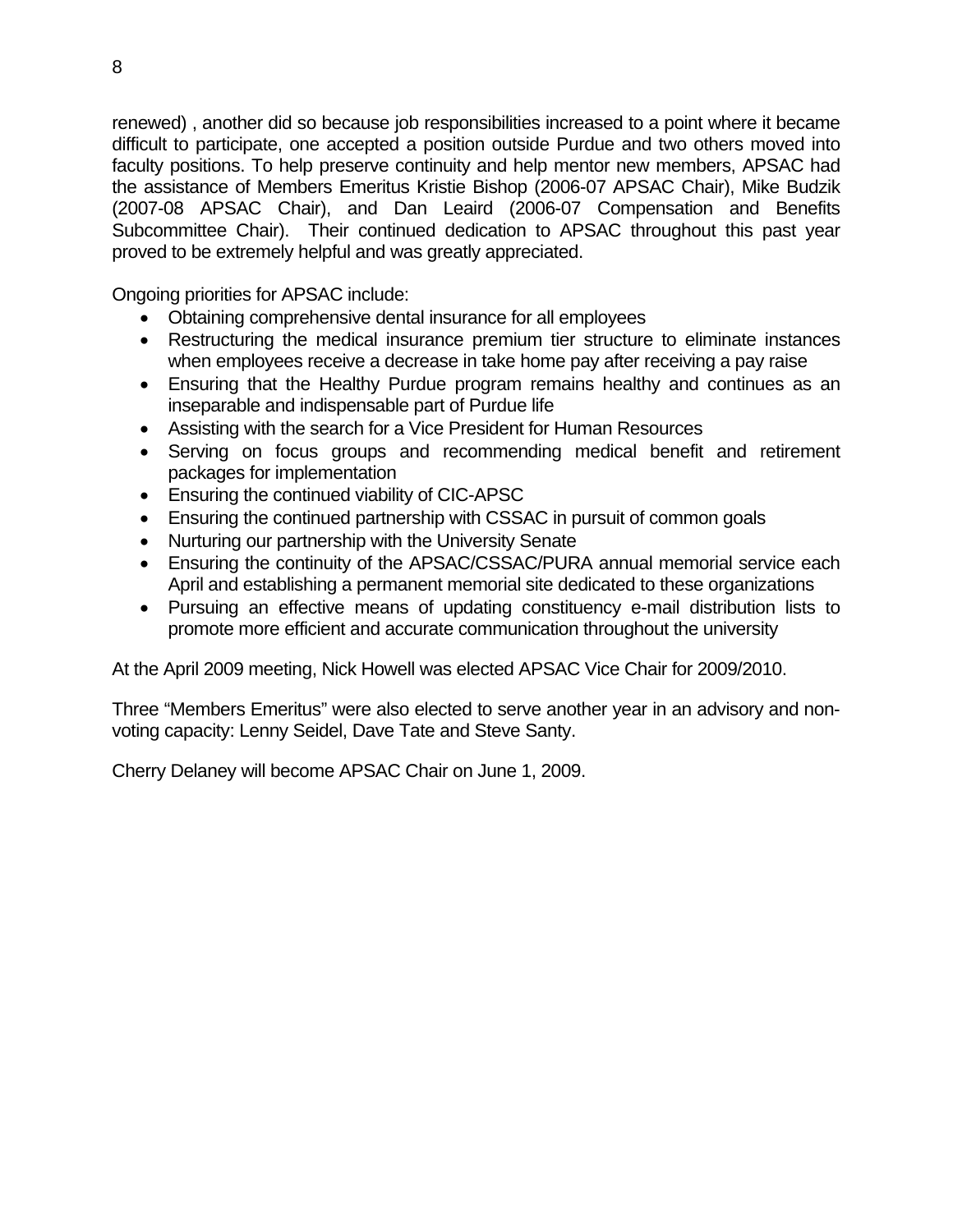## <span id="page-8-0"></span>**Subcommittee Reports**

The following key accomplishments of each subcommittee were the result of hard work and thoughtful implementation.

#### **Communication Subcommittee – submitted by Cherry Delaney, Subcommittee Chair**

The Communications Subcommittee mission is to promote and market APSAC initiatives and inform our Administrative Professional (A/P) constituents. This is done by monthly updates sent to all constituents and by providing current information on the APSAC website. This subcommittee is composed of liaison Vice Chairs from the other three subcommittees, and works with the other APSAC subcommittees to make sure important information is effectively communicated to all A/P staff. Responsibilities include establishing guidelines and specifications for brochures and fliers, defining procedures for Web site maintenance, and assessing the overall effectiveness of communication efforts across subcommittees.

#### **Continual Updates**

- Updated subcommittee chair and vice chair data
- Continually updated membership list with multiple resignations and new member additions
- APSAC Updates continually added and archived to the APSAC website
- Policies and Procedures update added

#### **Marketing Initiatives for 2008**

- Efforts to update the APSAC logo have met an impasse while working with the copyright/marketing office that was commissioned by President Jischke to brand our organization
- Developed a window display promoting APSAC's 20<sup>th</sup> Anniversary in Stewart Center promoting our special speaker Ken Johnson, Indianapolis Colts chaplain and Hadley Speaker
- Assisted in coordinating the APSAC's 20th Anniversary Self-Improvement Fair
- Created a tri-fold display to attract and engage staff in conversation about APSAC at fairs.
- We are working with Identity Access Management office to provide updated staff lists with emails to send out letters to new staff and update the email list of each department
- In an effort to grow the visibility of APSAC and grow its influence, four APSAC representatives are serving as members of the Human Resources Training and Professional Development Steering committee

#### **Organizational Initiatives**

Created a detailed list of duties for the incoming Communication Vice Chair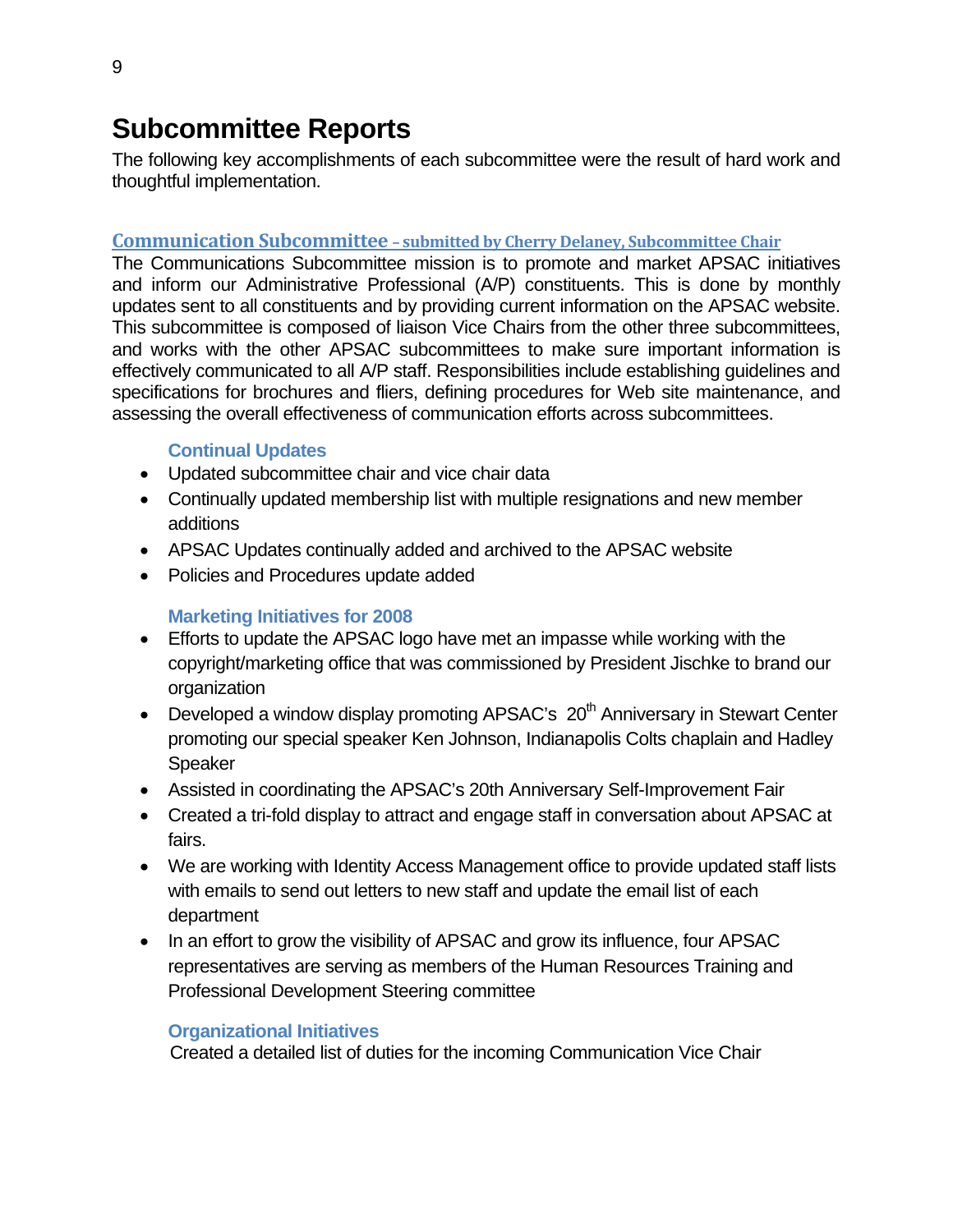#### <span id="page-9-0"></span>**Compensation & Benefits submitted by Tim Riley, Subcommittee Chair**

This subcommittee examines current salary structures, health benefits, leave policies, retirement issues, and other compensation and benefits concerns of A/P staff. Initiatives of the Compensation and Benefits subcommittee in 2008 included:

- Prepared a letter that was sent to President Cordova sharing concerns about the possible disbanding of the Healthy Purdue Cash Incentives program.
- Continued to lobby for the Parental Leave policy that was implemented in October 2008.
- Work in progress on updating the FAQ page on the APSAC website. Some of the questions included One Purdue implementation and are now outdated.
- A representative from this subcommittee attends the meetings with outside consultants reviewing additional investment options for faculty and staff.
- This subcommittee conducted a survey at APSAC's  $20<sup>th</sup>$  Anniversary Self Improvement Fair to collect information and interest from our constituents.
- A representative of this committee took on the lead role for reviving the CIC-Association of Professional Staff Councils to increase communication with peer institutions. This has been especially helpful to see how other institutions are dealing with current economic issues.

#### **Professional Development submitted by David Tate, Subcommittee Chair**

The Professional Development Subcommittee continued to provide professional training and staff opportunities for APSAC members through the APSAC Grant fund. Additionally, the PD subcommittee selected Mr. Ken Johnson, a chaplain with the Indianapolis Colts, as the 2008 Hadley Speaker with the title of "Be Your Own Best Champion." The PD subcommittee organized and promoted APSAC's 20<sup>th</sup> Anniversary Celebration with a first ever Self -Improvement Fair and Reception in the Purdue Memorial Ballrooms.

Activities for the fall of 2008 included:

- Organizing and promoting the October 14<sup>th</sup> 2008 Hadley Speaker: Mr. Ken Johnson, Indianapolis Colts Chaplain, who spoke on "Be Your Own Best Champion." This was held in Loeb Playhouse and the presentation received outstanding reviews.
- Continuation of a yearly review and revision of the Grant application and selection process. Consequently, the PD Subcommittee and adopted a simpler and more user friendly version for 2009 applicants. Additionally, it was unanimously voted to increase the maximum grant amount to \$750.
- Organized and promoted the October 21<sup>st</sup> APSAC 20th Anniversary "Be Your Own Best Champion" Self-Improvement Fair and Reception in the Union North and South Ballrooms. Financial support was requested and approved through the Vice President for Business and Treasurer's Office. Participants included:
	- o Affirmative Action, APSAC, CSSAC, Black Cultural Center, Boiler Volunteer Network, College of Technology, Continuing Education and Conferences, Distance Learning, Diversity Resource Center, Environmental Health and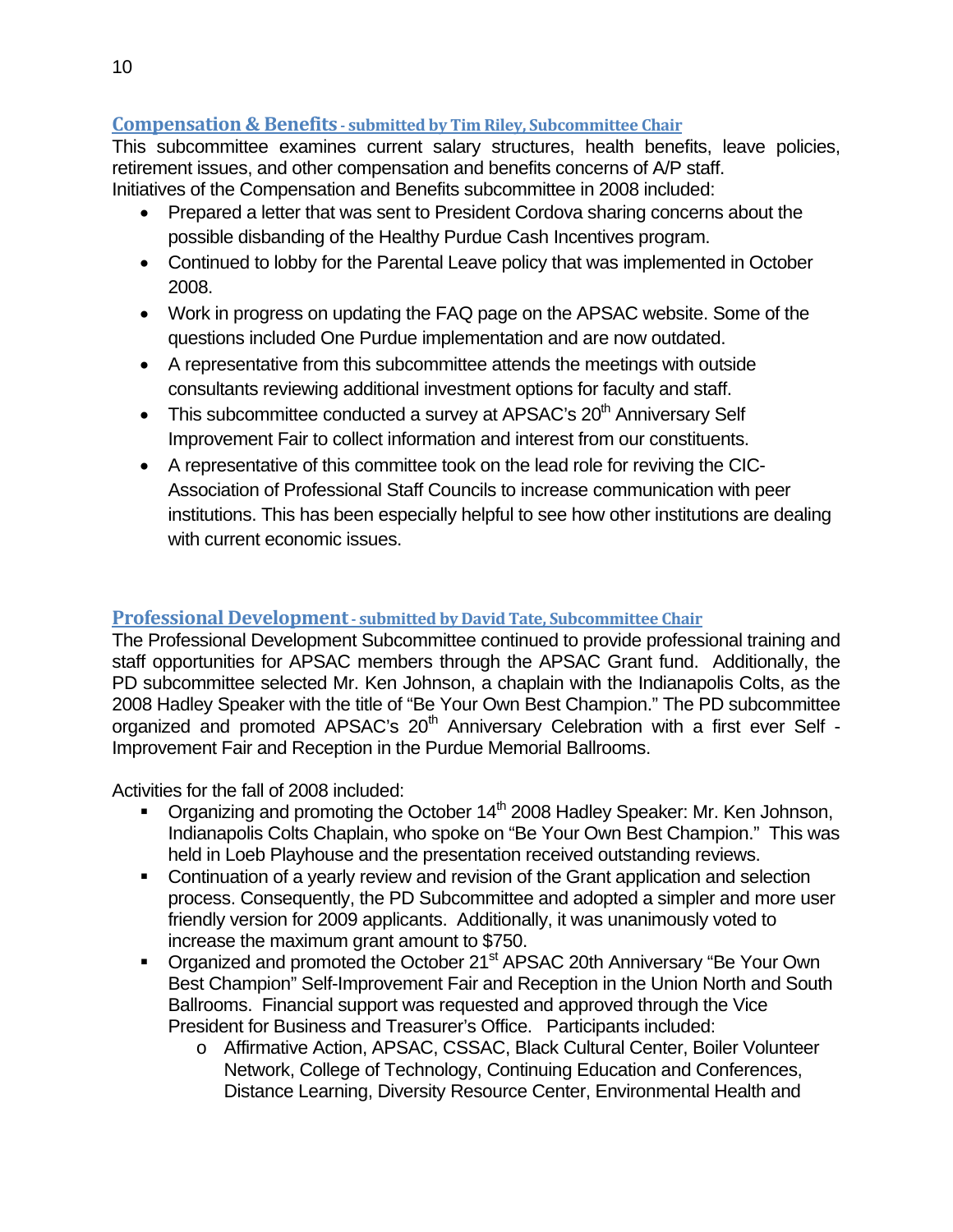Public Safety, Industrial Technology, Housing and Food Services, Human Resource Services Benefits, Human Resource Services Employment, ITaP Communications, ITaP Teaching and Learning, ITaP Telecommunications, Latino Cultural Center, Libraries, Purdue Employees Federal Credit Union, Purdue Alumni Association, Purdue Convocations, Purdue University Retired Association, Recreational Sports, SPAN Plan, Weekend Masters Technical Program, Women's Resource Center and Worklife Programs. \*Note: it was suggested by those who attended the Improvement Fair, both APSAC/CSSAC members and vendors, to consider having a similar fair every other year.

**Provided APSAC grants totaling approximately \$18,000 for the fall of 2008 to:** 

Ginger Batta-Agricultural Economics Cheryl Westlund-Director of Business Managers Michelle McBrite-Purdue Memorial Union Hasan Shanifi-Birck Nanotechnology Center Stephanie Fiddler-Financial Aid David Robledo-College of Engineering Admin Nancy Ann Allrich-VPBS System Support Group Barbara Brown-Speech, Language and Hearing Sciences Megan Sheridan-Agricultural Economics Carissa Sparks-Basic Medical Services Kathy Evans-Patty and Rusty Rueff Visual and Performing Arts Nicole Witkowski-Field Extension Educator Stephen Parks-Tarkington Residence Hall Mark Straw-Animal Sciences Ethel Swartzendruber-Liberal Arts Counseling and Student Services Jacqueline Ziven-LeCourt-Veterinary Medical Teaching Hospital Cheryl Anderson-Veterinary Clinical Services Mark Pflug-Radiological & Environmental Affairs Lara Luke-Veterinary Medical Teaching Hospital Patricia Keating-Field Extension Educator Gilbreto Corral Jr. - Latino Cultural Center Tamara Lynch-Child Development and Family Studies James Pairitz-Division of Recreational Sports

The spring 2009 PD Grant applications numbered 45, of which 30 applicants received monetary awards of up to \$425 each. Due to limited funds available, it was decided to maximize the number of award recipients rather than issue the \$750 maximum allowable award amount to fewer individuals. The total funds awarded came to \$12,645.00.

Fall 2008 / spring 2009 Professional Development Subcommittee members are: Dave Tate (former Chair), Pam Phegley (current Chair and 2008 Vice Chair), Marsha Freeland, Ed Wiercioch (current Vice Chair), Mollie Pennock, Linda Rose, Dan Annarino, Kristie Bishop (former APSAC Chair and current Member Emeritus), Terri Chance, Michelle Davis, Michelle Gilhooly and Leonard Seidel current APSAC Chair.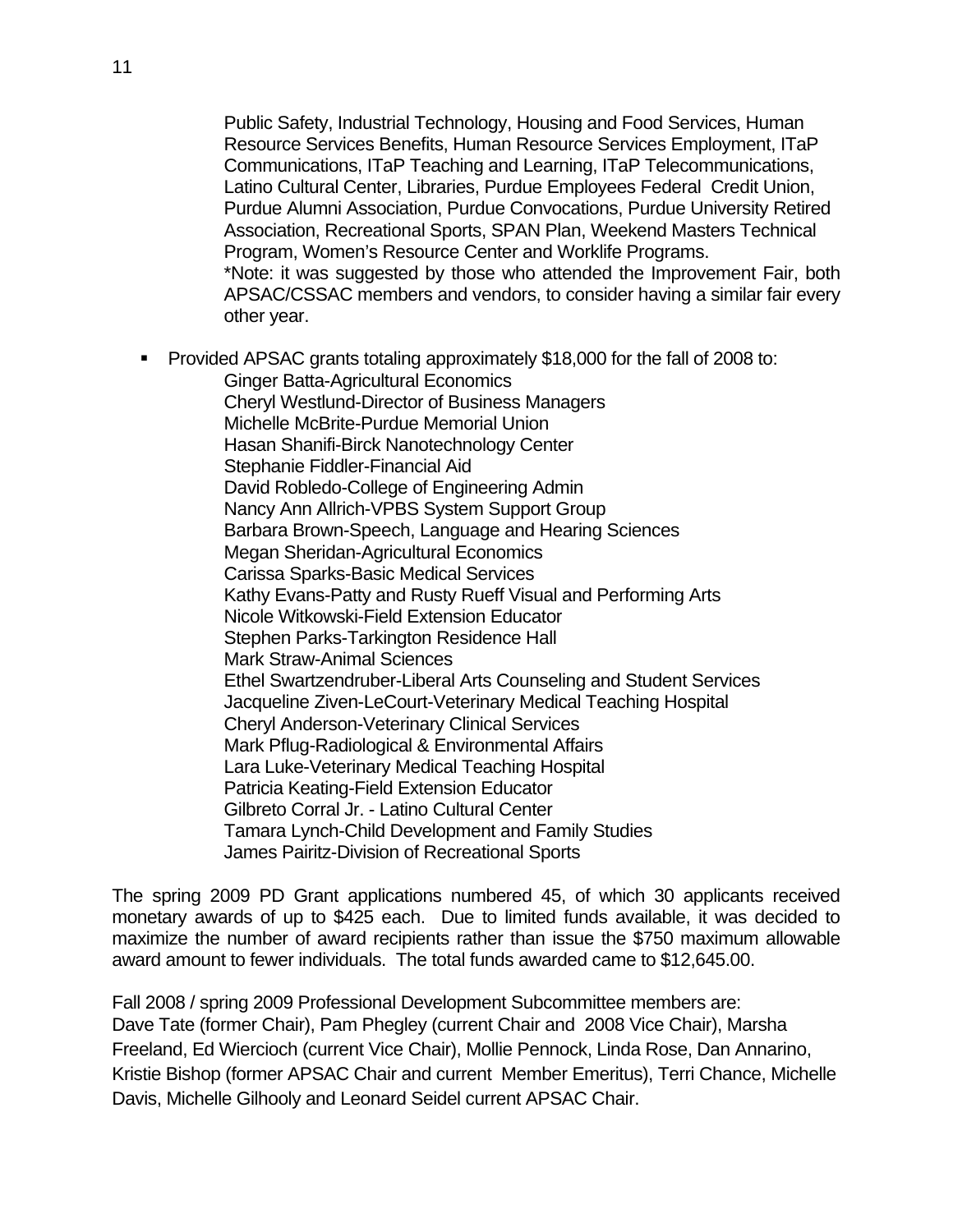#### <span id="page-11-0"></span>**Membership and Staff Relations submitted byKevin Maurer, Subcommittee Chair**

The Membership and Staff Relations (MSR) Subcommittee mission is to provide support to APSAC members and the Administrative/Professional staff members they represent. This year, under chair Joe Zadik, the MSR Subcommittee accomplished this through the APSAC mentoring program as well as new member recruitment and orientation.

This spring, MSR sought applicants from across the West Lafayette campus for eleven open positions. The areas of vacancy for the June 1, 2008 – May 31, 2011 term for the West Lafayette campus were, with exceptions noted:

- College of Education/College of Liberal Arts
- College of Agriculture including Cooperative Extension Services
- College of Agriculture including Cooperative Extension Services (4-year term)
- College of Consumer and Family Sciences/School of Management
- College of Engineering
- Office of the President and Areas Reporting Directly to the Provost
- Vice President for Business Services, Internal Audit, Executive Vice President & **Treasurer**
- Intercollegiate Athletics, Senior Vice President for Advancement, Dean of the Graduate School, Vice President for Human Relations, Vice President for Research, Vice President for Governmental Relations
- Intercollegiate Athletics, Senior Vice President for Advancement, Dean of the Graduate School, Vice President for Human Relations, Vice President for Research, Vice President for Governmental Relations (2 year term)
- Vice President for Student Services (4 year term)
- College of Science (4-year term)

APSAC's increased visibility was responsible for a slight increase in the number of applicants (21 for 10 positions). This made selecting new members difficult due to the high caliber of applicants. The only exception would be for the Vice President of Student Services where no one initially applied.

MSR continued the mentoring program by assigning third-year members as mentors to new members in April. Mentors were asked to host new members at the May reception. In addition, MSR provided materials offering guidance to mentors on their responsibilities with new members. The MSR Subcommittee will be continuing the mentoring program for the coming year by assigning mentors to all new members.

As a part of the mentoring program, MSR provides a new member guide given to new members in May. This guide provides introductory and training materials on:

- APSAC Overview
- Policies and Procedures
- Strategic Plan
- Annual Report
- University Committees
- Communicating with Constituents